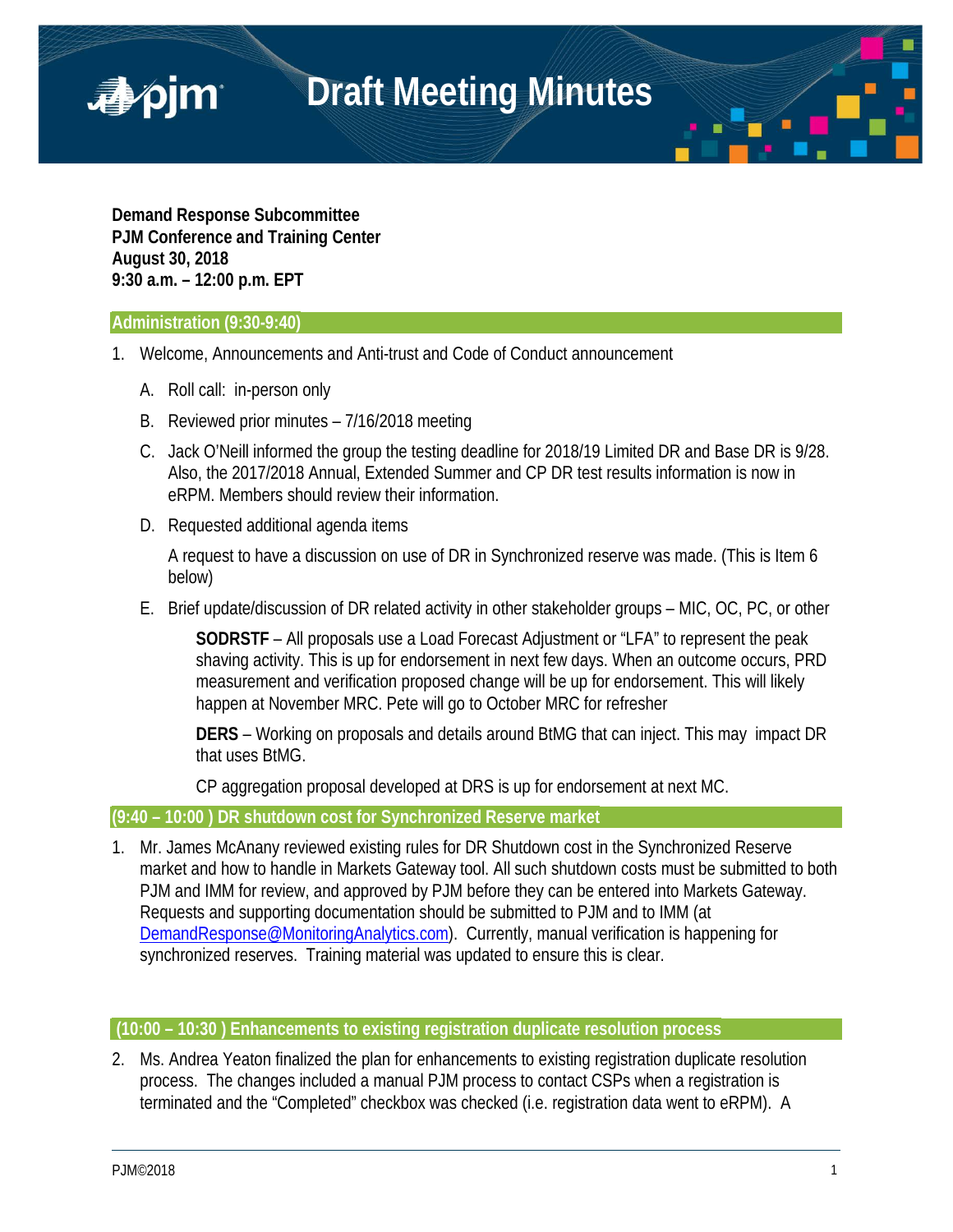

second change to implement a "Duplicate – Terminated" status will be implemented before next year's registration period.

#### **(10:30 – 10:40) Update on Order 844 and impact on DR resources**

3. Mr. Rami Dirani provided a brief update of Order 844 impact on DR resources. An overall update has been provided to the MRC. Resource Specific Uplift Report will provide CSP, an ID number, zone, energy pricing point, and the uplift amount. PJM does not plan to include the registration name based on confidentiality concerns. Uplift will apply for energy payments for Economic DR and Pre-Emergency and Emergency DR and are proposed to go live on 1/1/19. The report will be provided through Data Miner2. Rami discussed some of the drivers for the 844 order.

#### **(10:40 – 11:00 ) Current rules on DR participation with a generator**

- 4. Mr. Pete Langbein provided a high-level overview of existing rules regarding DR participation when a generator or battery will be used to reduce load. Economic DR energy payments are not permitted for load reduction activity that will occur regardless of participation in the wholesale market. A more detailed review will occur at a future DRS meeting.
- 5. Added agenda item: DR in Synchronized Reserve

It was noted that DR in today's synchronized reserve market is committing to reduce load. PJM has after-the-fact reports to know how load was reduced (BtMG, load dropped).

### **(11:00 – 11:45 ) DR Hub enhancement update**

- 6. Ms. Andrea Yeaton provided an update on enhancements in the upcoming DR Hub release, scheduled for Train on 9/13 and Prod on 10/16. The release consists of new Location fields and automation of the Winter Peak Load calculation. A new XSD will be released, so please forward the presentation to your IT people. All the new Location fields are optional, except two in Generator Attributes that require a Yes or No: Non-Retail BTMG and Backup Generator Only. It was also noted that DR Hub database switchovers between Jefferson and Milford will start in September, consistent with other Tools.
- 7. Bright ideas DR Calendar was requested similar to RPM calendar

An Excel calendar is being added to the DR webpage and should be available in September. It will list items such as test windows, registration processes and data submission deadlines. PJM will investigate adding this to the current web calendar. A recommendation to add DR RPM activities to calendar was made. This will be investigated by PJM staff.

### **Future Agenda Items**

Participants will have the opportunity to request the addition of any new item(s) to the agenda of a future meeting.

| <b>Future Meeting Dates</b> |           |                    |                                         |  |
|-----------------------------|-----------|--------------------|-----------------------------------------|--|
| Tuesday                     | 9/25/2018 | 9:30 am - 12:00 pm | PJM Conference & Training Center/ Webex |  |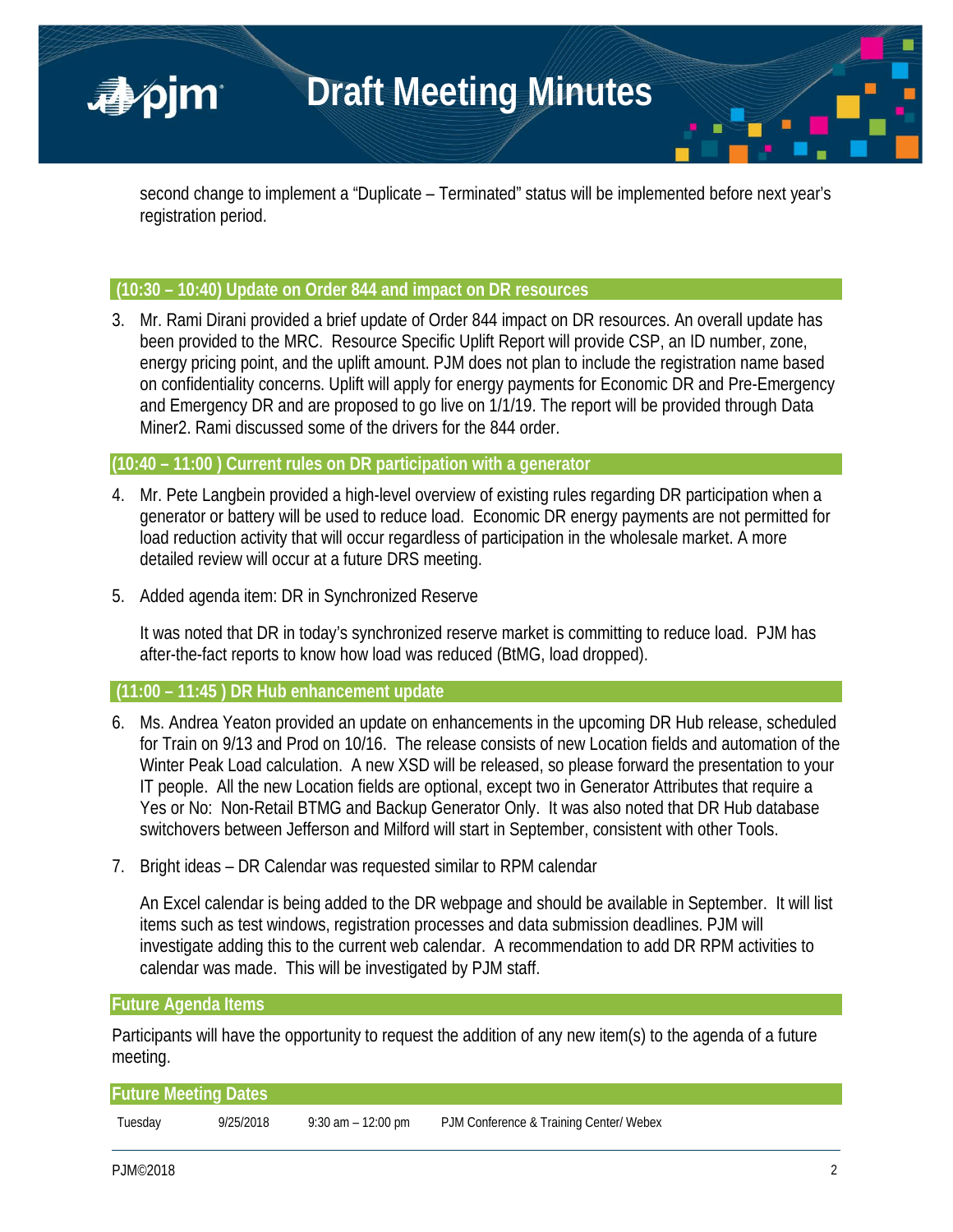

# **Draft Meeting Minutes**



Wednesday 10/24/2018 9:30 am – 4:00 pm PJM Conference & Training Center/ Webex<br>Friday 11/16/2018 9:30 am – 4:00 pm PJM Conference & Training Center/ Webex Friday 11/16/2018 9:30 am – 4:00 pm PJM Conference & Training Center/ Webex<br>Monday 12/10/2018 9:30 am – 4:00 pm PJM Conference & Training Center/ Webex PJM Conference & Training Center/ Webex

## **In Attendance**

| Langbein (Chair)   | Peter        | PJM Interconnection,<br>LLC                  | Not Applicable        |
|--------------------|--------------|----------------------------------------------|-----------------------|
| Thomas (Secretary) | Jack         | PJM Interconnection,<br><b>LLC</b>           | Not Applicable        |
| Dirani             | Rami         | PJM Interconnection,<br><b>LLC</b>           | Not Applicable        |
| Johnson            | Carl         | <b>Customized Energy</b><br>Solutions, Ltd.* | Not Applicable        |
| Kauffman           | <b>Brian</b> | EnerNOC, Inc.                                | <b>Other Supplier</b> |
| Kogut              | George       | New York Power<br>Authority                  | <b>Other Supplier</b> |
| Long               | Glenn        | PJM Interconnection,<br><b>LLC</b>           | Not Applicable        |
| Lu                 | Chenchao     | PJM Interconnection,<br><b>LLC</b>           | Not Applicable        |
| Marzewski          | Skyler       | Monitoring Analytics,<br><b>LLC</b>          | Not Applicable        |
| McAnany            | James        | PJM Interconnection,<br>LLC.                 | Not Applicable        |
| Nyemko             | Masha        | PJM Interconnection,<br><b>LLC</b>           | Not Applicable        |
| O'Neill            | <b>Jack</b>  | PJM Interconnection,<br><b>LLC</b>           | Not Applicable        |
| Pratzon            | David        | <b>GT Power Group</b>                        | Not Applicable        |
| Walker             | Bill         | PJM Interconnection,<br><b>LLC</b>           | Not Applicable        |
| Yeaton             | Andrea       | PJM Interconnection,<br>LLC                  | Not Applicable        |

# **In Attendance via WebEx / Teleconference**

|                |              | <b>Energy Curtailment</b>   |                           |
|----------------|--------------|-----------------------------|---------------------------|
| Ainspan        | Malcolm      | Specialists, Inc.           | <b>Other Supplier</b>     |
| Anthony        | Jason        | KORenergy, Ltd.             | <b>Other Supplier</b>     |
|                |              | American Transmission       |                           |
| <b>Benchek</b> | Jim          | Systems, Inc.               | <b>Transmission Owner</b> |
|                |              | NJ Board of Public          |                           |
| <b>Brown</b>   | David        | <b>Utilities</b>            | Not Applicable            |
| Campbell       | <b>Bruce</b> | EnergyConnect, Inc.         | <b>Other Supplier</b>     |
|                |              | Appalachian Power           |                           |
| Canter         | David        | Company                     | <b>Transmission Owner</b> |
|                |              | East Kentucky Power         |                           |
| Cornett        | Stephanie    | Cooperative, Inc.           | <b>Transmission Owner</b> |
|                |              | Appalachain Power           |                           |
| Cox            | Phil         | Company                     | <b>Transmission Owner</b> |
| Ehrichs        | Lisa         | <b>Duke Energy Business</b> | <b>Generation Owner</b>   |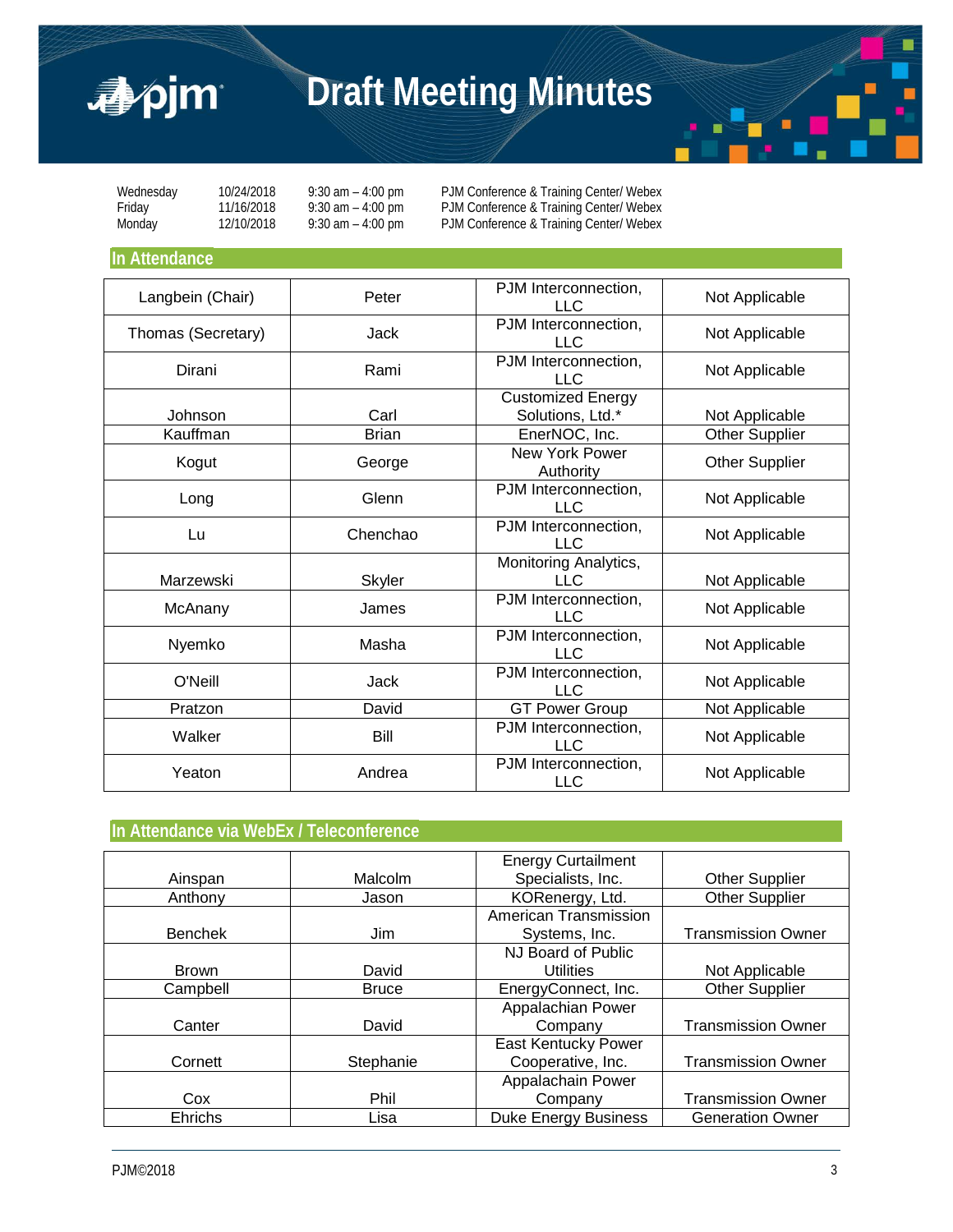

# **Draft Meeting Minutes**

| Navigant Consulting,<br>Feldman<br><b>Brett</b><br>Inc.<br>Not Applicable<br><b>PPL Electric Utilities</b><br>Feller<br>John<br>Corp. dba PPL Utilities<br><b>Transmission Owner</b><br>Fiano<br>Anna<br>KeyTex Energy, LLC<br><b>Other Supplier</b><br><b>Customized Energy</b><br>Filomena<br>Guy<br>Solutions, Ltd.<br>Not Applicable<br><b>NRG Power Marketing</b><br>Fitch<br><b>LLC</b><br>Neal<br><b>Generation Owner</b><br><b>IN Office of Utility</b><br>Mike<br>Gahimer<br><b>Consumer Counselor</b><br><b>End User Customer</b><br><b>AES Corporation</b><br><b>Generation Owner</b><br>Namrata<br>Haritashya<br>Market Interconnection<br><b>LLC</b><br>Hastings<br>David<br>Not Applicable<br>Riverside Generating,<br>Tom<br><b>LLC</b><br>Hoatson<br><b>Other Supplier</b><br><b>Wabash Valley Power</b><br>Association, Inc.<br><b>Electric Distributor</b><br>Andrew<br>Horstman<br><b>Customized Energy</b><br>Solutions, Ltd.*<br>Johnson<br>Carl<br>Not Applicable<br>PJM Interconnection,<br>Langbein<br>Pete<br><b>LLC</b><br>Not Applicable<br>McNees Wallace &<br>Mabry<br>David<br><b>Nurick LLC</b><br>Not Applicable<br>Office of the Peoples<br><b>Counsel for the District</b><br>Mariam<br>of Columbia<br><b>End User Customer</b><br>Yohannes<br>Monitoring Analytics,<br><b>LLC</b><br>Marzewski<br><b>Skyler</b><br>Not Applicable<br><b>Exelon Business</b><br>Sharon<br>Midgley<br>Services Company, LLC<br><b>Transmission Owner</b><br><b>Commonwealth Edison</b><br>Miller<br>John<br><b>Transmission Owner</b><br>Company<br>Duke Energy Carolinas,<br>Modlin<br><b>LLC</b><br><b>Other Supplier</b><br>Jayne<br>PJM Interconnection,<br><b>LLC</b><br>Nyemko<br>Masha<br>Not Applicable<br>Appalachain Power<br><b>Brock</b><br><b>Transmission Owner</b><br>Ondayko<br>Company<br>Duquesne Light<br>Peoples<br>John<br>Company<br><b>Transmission Owner</b><br><b>Customized Energy</b><br>Pisarcik<br>Dave<br>Solutions, Ltd.*<br>Not Applicable<br>Linde Energy Services,<br>Powers<br>Sean<br><b>End User Customer</b><br>Inc.<br><b>Enerwise Global</b><br>Ring<br>Eric<br><b>Other Supplier</b><br>Technologies, Inc.<br><b>PPL Electric Utilities</b><br>Rouland<br>Corp. dba PPL Utilities<br><b>Transmission Owner</b><br>James<br>Sasser<br><b>Customized Energy</b><br>Not Applicable<br>Jonathan |  | Services LLC |  |
|-------------------------------------------------------------------------------------------------------------------------------------------------------------------------------------------------------------------------------------------------------------------------------------------------------------------------------------------------------------------------------------------------------------------------------------------------------------------------------------------------------------------------------------------------------------------------------------------------------------------------------------------------------------------------------------------------------------------------------------------------------------------------------------------------------------------------------------------------------------------------------------------------------------------------------------------------------------------------------------------------------------------------------------------------------------------------------------------------------------------------------------------------------------------------------------------------------------------------------------------------------------------------------------------------------------------------------------------------------------------------------------------------------------------------------------------------------------------------------------------------------------------------------------------------------------------------------------------------------------------------------------------------------------------------------------------------------------------------------------------------------------------------------------------------------------------------------------------------------------------------------------------------------------------------------------------------------------------------------------------------------------------------------------------------------------------------------------------------------------------------------------------------------------------------------------------------------------------------------------------------------------------------------------------------------------------------------------------------------|--|--------------|--|
|                                                                                                                                                                                                                                                                                                                                                                                                                                                                                                                                                                                                                                                                                                                                                                                                                                                                                                                                                                                                                                                                                                                                                                                                                                                                                                                                                                                                                                                                                                                                                                                                                                                                                                                                                                                                                                                                                                                                                                                                                                                                                                                                                                                                                                                                                                                                                       |  |              |  |
|                                                                                                                                                                                                                                                                                                                                                                                                                                                                                                                                                                                                                                                                                                                                                                                                                                                                                                                                                                                                                                                                                                                                                                                                                                                                                                                                                                                                                                                                                                                                                                                                                                                                                                                                                                                                                                                                                                                                                                                                                                                                                                                                                                                                                                                                                                                                                       |  |              |  |
|                                                                                                                                                                                                                                                                                                                                                                                                                                                                                                                                                                                                                                                                                                                                                                                                                                                                                                                                                                                                                                                                                                                                                                                                                                                                                                                                                                                                                                                                                                                                                                                                                                                                                                                                                                                                                                                                                                                                                                                                                                                                                                                                                                                                                                                                                                                                                       |  |              |  |
|                                                                                                                                                                                                                                                                                                                                                                                                                                                                                                                                                                                                                                                                                                                                                                                                                                                                                                                                                                                                                                                                                                                                                                                                                                                                                                                                                                                                                                                                                                                                                                                                                                                                                                                                                                                                                                                                                                                                                                                                                                                                                                                                                                                                                                                                                                                                                       |  |              |  |
|                                                                                                                                                                                                                                                                                                                                                                                                                                                                                                                                                                                                                                                                                                                                                                                                                                                                                                                                                                                                                                                                                                                                                                                                                                                                                                                                                                                                                                                                                                                                                                                                                                                                                                                                                                                                                                                                                                                                                                                                                                                                                                                                                                                                                                                                                                                                                       |  |              |  |
|                                                                                                                                                                                                                                                                                                                                                                                                                                                                                                                                                                                                                                                                                                                                                                                                                                                                                                                                                                                                                                                                                                                                                                                                                                                                                                                                                                                                                                                                                                                                                                                                                                                                                                                                                                                                                                                                                                                                                                                                                                                                                                                                                                                                                                                                                                                                                       |  |              |  |
|                                                                                                                                                                                                                                                                                                                                                                                                                                                                                                                                                                                                                                                                                                                                                                                                                                                                                                                                                                                                                                                                                                                                                                                                                                                                                                                                                                                                                                                                                                                                                                                                                                                                                                                                                                                                                                                                                                                                                                                                                                                                                                                                                                                                                                                                                                                                                       |  |              |  |
|                                                                                                                                                                                                                                                                                                                                                                                                                                                                                                                                                                                                                                                                                                                                                                                                                                                                                                                                                                                                                                                                                                                                                                                                                                                                                                                                                                                                                                                                                                                                                                                                                                                                                                                                                                                                                                                                                                                                                                                                                                                                                                                                                                                                                                                                                                                                                       |  |              |  |
|                                                                                                                                                                                                                                                                                                                                                                                                                                                                                                                                                                                                                                                                                                                                                                                                                                                                                                                                                                                                                                                                                                                                                                                                                                                                                                                                                                                                                                                                                                                                                                                                                                                                                                                                                                                                                                                                                                                                                                                                                                                                                                                                                                                                                                                                                                                                                       |  |              |  |
|                                                                                                                                                                                                                                                                                                                                                                                                                                                                                                                                                                                                                                                                                                                                                                                                                                                                                                                                                                                                                                                                                                                                                                                                                                                                                                                                                                                                                                                                                                                                                                                                                                                                                                                                                                                                                                                                                                                                                                                                                                                                                                                                                                                                                                                                                                                                                       |  |              |  |
|                                                                                                                                                                                                                                                                                                                                                                                                                                                                                                                                                                                                                                                                                                                                                                                                                                                                                                                                                                                                                                                                                                                                                                                                                                                                                                                                                                                                                                                                                                                                                                                                                                                                                                                                                                                                                                                                                                                                                                                                                                                                                                                                                                                                                                                                                                                                                       |  |              |  |
|                                                                                                                                                                                                                                                                                                                                                                                                                                                                                                                                                                                                                                                                                                                                                                                                                                                                                                                                                                                                                                                                                                                                                                                                                                                                                                                                                                                                                                                                                                                                                                                                                                                                                                                                                                                                                                                                                                                                                                                                                                                                                                                                                                                                                                                                                                                                                       |  |              |  |
|                                                                                                                                                                                                                                                                                                                                                                                                                                                                                                                                                                                                                                                                                                                                                                                                                                                                                                                                                                                                                                                                                                                                                                                                                                                                                                                                                                                                                                                                                                                                                                                                                                                                                                                                                                                                                                                                                                                                                                                                                                                                                                                                                                                                                                                                                                                                                       |  |              |  |
|                                                                                                                                                                                                                                                                                                                                                                                                                                                                                                                                                                                                                                                                                                                                                                                                                                                                                                                                                                                                                                                                                                                                                                                                                                                                                                                                                                                                                                                                                                                                                                                                                                                                                                                                                                                                                                                                                                                                                                                                                                                                                                                                                                                                                                                                                                                                                       |  |              |  |
|                                                                                                                                                                                                                                                                                                                                                                                                                                                                                                                                                                                                                                                                                                                                                                                                                                                                                                                                                                                                                                                                                                                                                                                                                                                                                                                                                                                                                                                                                                                                                                                                                                                                                                                                                                                                                                                                                                                                                                                                                                                                                                                                                                                                                                                                                                                                                       |  |              |  |
|                                                                                                                                                                                                                                                                                                                                                                                                                                                                                                                                                                                                                                                                                                                                                                                                                                                                                                                                                                                                                                                                                                                                                                                                                                                                                                                                                                                                                                                                                                                                                                                                                                                                                                                                                                                                                                                                                                                                                                                                                                                                                                                                                                                                                                                                                                                                                       |  |              |  |
|                                                                                                                                                                                                                                                                                                                                                                                                                                                                                                                                                                                                                                                                                                                                                                                                                                                                                                                                                                                                                                                                                                                                                                                                                                                                                                                                                                                                                                                                                                                                                                                                                                                                                                                                                                                                                                                                                                                                                                                                                                                                                                                                                                                                                                                                                                                                                       |  |              |  |
|                                                                                                                                                                                                                                                                                                                                                                                                                                                                                                                                                                                                                                                                                                                                                                                                                                                                                                                                                                                                                                                                                                                                                                                                                                                                                                                                                                                                                                                                                                                                                                                                                                                                                                                                                                                                                                                                                                                                                                                                                                                                                                                                                                                                                                                                                                                                                       |  |              |  |
|                                                                                                                                                                                                                                                                                                                                                                                                                                                                                                                                                                                                                                                                                                                                                                                                                                                                                                                                                                                                                                                                                                                                                                                                                                                                                                                                                                                                                                                                                                                                                                                                                                                                                                                                                                                                                                                                                                                                                                                                                                                                                                                                                                                                                                                                                                                                                       |  |              |  |
|                                                                                                                                                                                                                                                                                                                                                                                                                                                                                                                                                                                                                                                                                                                                                                                                                                                                                                                                                                                                                                                                                                                                                                                                                                                                                                                                                                                                                                                                                                                                                                                                                                                                                                                                                                                                                                                                                                                                                                                                                                                                                                                                                                                                                                                                                                                                                       |  |              |  |
|                                                                                                                                                                                                                                                                                                                                                                                                                                                                                                                                                                                                                                                                                                                                                                                                                                                                                                                                                                                                                                                                                                                                                                                                                                                                                                                                                                                                                                                                                                                                                                                                                                                                                                                                                                                                                                                                                                                                                                                                                                                                                                                                                                                                                                                                                                                                                       |  |              |  |
|                                                                                                                                                                                                                                                                                                                                                                                                                                                                                                                                                                                                                                                                                                                                                                                                                                                                                                                                                                                                                                                                                                                                                                                                                                                                                                                                                                                                                                                                                                                                                                                                                                                                                                                                                                                                                                                                                                                                                                                                                                                                                                                                                                                                                                                                                                                                                       |  |              |  |
|                                                                                                                                                                                                                                                                                                                                                                                                                                                                                                                                                                                                                                                                                                                                                                                                                                                                                                                                                                                                                                                                                                                                                                                                                                                                                                                                                                                                                                                                                                                                                                                                                                                                                                                                                                                                                                                                                                                                                                                                                                                                                                                                                                                                                                                                                                                                                       |  |              |  |
|                                                                                                                                                                                                                                                                                                                                                                                                                                                                                                                                                                                                                                                                                                                                                                                                                                                                                                                                                                                                                                                                                                                                                                                                                                                                                                                                                                                                                                                                                                                                                                                                                                                                                                                                                                                                                                                                                                                                                                                                                                                                                                                                                                                                                                                                                                                                                       |  |              |  |
|                                                                                                                                                                                                                                                                                                                                                                                                                                                                                                                                                                                                                                                                                                                                                                                                                                                                                                                                                                                                                                                                                                                                                                                                                                                                                                                                                                                                                                                                                                                                                                                                                                                                                                                                                                                                                                                                                                                                                                                                                                                                                                                                                                                                                                                                                                                                                       |  |              |  |
|                                                                                                                                                                                                                                                                                                                                                                                                                                                                                                                                                                                                                                                                                                                                                                                                                                                                                                                                                                                                                                                                                                                                                                                                                                                                                                                                                                                                                                                                                                                                                                                                                                                                                                                                                                                                                                                                                                                                                                                                                                                                                                                                                                                                                                                                                                                                                       |  |              |  |
|                                                                                                                                                                                                                                                                                                                                                                                                                                                                                                                                                                                                                                                                                                                                                                                                                                                                                                                                                                                                                                                                                                                                                                                                                                                                                                                                                                                                                                                                                                                                                                                                                                                                                                                                                                                                                                                                                                                                                                                                                                                                                                                                                                                                                                                                                                                                                       |  |              |  |
|                                                                                                                                                                                                                                                                                                                                                                                                                                                                                                                                                                                                                                                                                                                                                                                                                                                                                                                                                                                                                                                                                                                                                                                                                                                                                                                                                                                                                                                                                                                                                                                                                                                                                                                                                                                                                                                                                                                                                                                                                                                                                                                                                                                                                                                                                                                                                       |  |              |  |
|                                                                                                                                                                                                                                                                                                                                                                                                                                                                                                                                                                                                                                                                                                                                                                                                                                                                                                                                                                                                                                                                                                                                                                                                                                                                                                                                                                                                                                                                                                                                                                                                                                                                                                                                                                                                                                                                                                                                                                                                                                                                                                                                                                                                                                                                                                                                                       |  |              |  |
|                                                                                                                                                                                                                                                                                                                                                                                                                                                                                                                                                                                                                                                                                                                                                                                                                                                                                                                                                                                                                                                                                                                                                                                                                                                                                                                                                                                                                                                                                                                                                                                                                                                                                                                                                                                                                                                                                                                                                                                                                                                                                                                                                                                                                                                                                                                                                       |  |              |  |
|                                                                                                                                                                                                                                                                                                                                                                                                                                                                                                                                                                                                                                                                                                                                                                                                                                                                                                                                                                                                                                                                                                                                                                                                                                                                                                                                                                                                                                                                                                                                                                                                                                                                                                                                                                                                                                                                                                                                                                                                                                                                                                                                                                                                                                                                                                                                                       |  |              |  |
|                                                                                                                                                                                                                                                                                                                                                                                                                                                                                                                                                                                                                                                                                                                                                                                                                                                                                                                                                                                                                                                                                                                                                                                                                                                                                                                                                                                                                                                                                                                                                                                                                                                                                                                                                                                                                                                                                                                                                                                                                                                                                                                                                                                                                                                                                                                                                       |  |              |  |
|                                                                                                                                                                                                                                                                                                                                                                                                                                                                                                                                                                                                                                                                                                                                                                                                                                                                                                                                                                                                                                                                                                                                                                                                                                                                                                                                                                                                                                                                                                                                                                                                                                                                                                                                                                                                                                                                                                                                                                                                                                                                                                                                                                                                                                                                                                                                                       |  |              |  |
|                                                                                                                                                                                                                                                                                                                                                                                                                                                                                                                                                                                                                                                                                                                                                                                                                                                                                                                                                                                                                                                                                                                                                                                                                                                                                                                                                                                                                                                                                                                                                                                                                                                                                                                                                                                                                                                                                                                                                                                                                                                                                                                                                                                                                                                                                                                                                       |  |              |  |
|                                                                                                                                                                                                                                                                                                                                                                                                                                                                                                                                                                                                                                                                                                                                                                                                                                                                                                                                                                                                                                                                                                                                                                                                                                                                                                                                                                                                                                                                                                                                                                                                                                                                                                                                                                                                                                                                                                                                                                                                                                                                                                                                                                                                                                                                                                                                                       |  |              |  |
|                                                                                                                                                                                                                                                                                                                                                                                                                                                                                                                                                                                                                                                                                                                                                                                                                                                                                                                                                                                                                                                                                                                                                                                                                                                                                                                                                                                                                                                                                                                                                                                                                                                                                                                                                                                                                                                                                                                                                                                                                                                                                                                                                                                                                                                                                                                                                       |  |              |  |
|                                                                                                                                                                                                                                                                                                                                                                                                                                                                                                                                                                                                                                                                                                                                                                                                                                                                                                                                                                                                                                                                                                                                                                                                                                                                                                                                                                                                                                                                                                                                                                                                                                                                                                                                                                                                                                                                                                                                                                                                                                                                                                                                                                                                                                                                                                                                                       |  |              |  |
|                                                                                                                                                                                                                                                                                                                                                                                                                                                                                                                                                                                                                                                                                                                                                                                                                                                                                                                                                                                                                                                                                                                                                                                                                                                                                                                                                                                                                                                                                                                                                                                                                                                                                                                                                                                                                                                                                                                                                                                                                                                                                                                                                                                                                                                                                                                                                       |  |              |  |
|                                                                                                                                                                                                                                                                                                                                                                                                                                                                                                                                                                                                                                                                                                                                                                                                                                                                                                                                                                                                                                                                                                                                                                                                                                                                                                                                                                                                                                                                                                                                                                                                                                                                                                                                                                                                                                                                                                                                                                                                                                                                                                                                                                                                                                                                                                                                                       |  |              |  |
|                                                                                                                                                                                                                                                                                                                                                                                                                                                                                                                                                                                                                                                                                                                                                                                                                                                                                                                                                                                                                                                                                                                                                                                                                                                                                                                                                                                                                                                                                                                                                                                                                                                                                                                                                                                                                                                                                                                                                                                                                                                                                                                                                                                                                                                                                                                                                       |  |              |  |
|                                                                                                                                                                                                                                                                                                                                                                                                                                                                                                                                                                                                                                                                                                                                                                                                                                                                                                                                                                                                                                                                                                                                                                                                                                                                                                                                                                                                                                                                                                                                                                                                                                                                                                                                                                                                                                                                                                                                                                                                                                                                                                                                                                                                                                                                                                                                                       |  |              |  |
|                                                                                                                                                                                                                                                                                                                                                                                                                                                                                                                                                                                                                                                                                                                                                                                                                                                                                                                                                                                                                                                                                                                                                                                                                                                                                                                                                                                                                                                                                                                                                                                                                                                                                                                                                                                                                                                                                                                                                                                                                                                                                                                                                                                                                                                                                                                                                       |  |              |  |
|                                                                                                                                                                                                                                                                                                                                                                                                                                                                                                                                                                                                                                                                                                                                                                                                                                                                                                                                                                                                                                                                                                                                                                                                                                                                                                                                                                                                                                                                                                                                                                                                                                                                                                                                                                                                                                                                                                                                                                                                                                                                                                                                                                                                                                                                                                                                                       |  |              |  |
|                                                                                                                                                                                                                                                                                                                                                                                                                                                                                                                                                                                                                                                                                                                                                                                                                                                                                                                                                                                                                                                                                                                                                                                                                                                                                                                                                                                                                                                                                                                                                                                                                                                                                                                                                                                                                                                                                                                                                                                                                                                                                                                                                                                                                                                                                                                                                       |  |              |  |
|                                                                                                                                                                                                                                                                                                                                                                                                                                                                                                                                                                                                                                                                                                                                                                                                                                                                                                                                                                                                                                                                                                                                                                                                                                                                                                                                                                                                                                                                                                                                                                                                                                                                                                                                                                                                                                                                                                                                                                                                                                                                                                                                                                                                                                                                                                                                                       |  |              |  |
|                                                                                                                                                                                                                                                                                                                                                                                                                                                                                                                                                                                                                                                                                                                                                                                                                                                                                                                                                                                                                                                                                                                                                                                                                                                                                                                                                                                                                                                                                                                                                                                                                                                                                                                                                                                                                                                                                                                                                                                                                                                                                                                                                                                                                                                                                                                                                       |  |              |  |
|                                                                                                                                                                                                                                                                                                                                                                                                                                                                                                                                                                                                                                                                                                                                                                                                                                                                                                                                                                                                                                                                                                                                                                                                                                                                                                                                                                                                                                                                                                                                                                                                                                                                                                                                                                                                                                                                                                                                                                                                                                                                                                                                                                                                                                                                                                                                                       |  |              |  |
|                                                                                                                                                                                                                                                                                                                                                                                                                                                                                                                                                                                                                                                                                                                                                                                                                                                                                                                                                                                                                                                                                                                                                                                                                                                                                                                                                                                                                                                                                                                                                                                                                                                                                                                                                                                                                                                                                                                                                                                                                                                                                                                                                                                                                                                                                                                                                       |  |              |  |
|                                                                                                                                                                                                                                                                                                                                                                                                                                                                                                                                                                                                                                                                                                                                                                                                                                                                                                                                                                                                                                                                                                                                                                                                                                                                                                                                                                                                                                                                                                                                                                                                                                                                                                                                                                                                                                                                                                                                                                                                                                                                                                                                                                                                                                                                                                                                                       |  |              |  |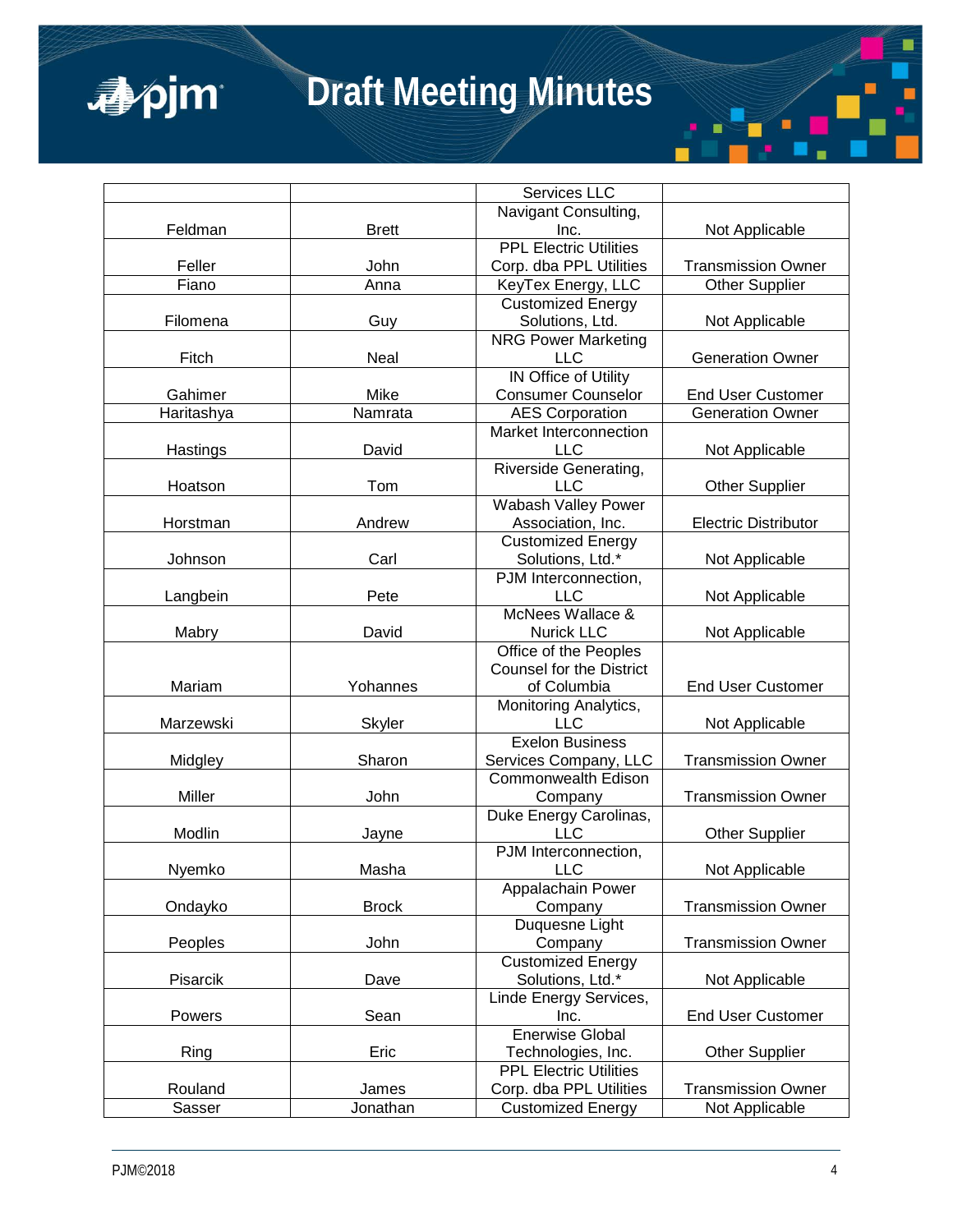

# **Draft Meeting Minutes**

|           |             | Solutions, Ltd.*       |                           |
|-----------|-------------|------------------------|---------------------------|
| Singer    | Chad        | Fellon McCord          | Not Applicable            |
|           |             | Duke Energy Carolinas, |                           |
| Sturgeon  | John        | <b>LLC</b>             | <b>Other Supplier</b>     |
|           |             | <b>Tangent Energy</b>  |                           |
| Swalwell  | <b>Brad</b> | Solutions, Inc.        | <b>Other Supplier</b>     |
| Trevino   | <b>Rita</b> | Siemens Industry, Inc. | Other Supplier            |
| Wehr      | Christopher | Ohio Edison Company    | <b>Transmission Owner</b> |
| Whitehead | Jeffrey     | <b>GT Power Group</b>  | Not Applicable            |
|           |             | PJM Interconnection,   |                           |
| Yeaton    | Andrea      | <b>LLC</b>             | Not Applicable            |

Author: Jack Thomas

#### **Antitrust:**

You may not discuss any topics that violate, or that might appear to violate, the antitrust laws including but not limited to agreements between or among competitors regarding prices, bid and offer practices, availability of service, product design, terms of sale, division of markets, allocation of customers or any other activity that might unreasonably restrain competition. If any of these items are discussed the chair will re-direct the conversation. If the conversation still persists, parties will be asked to leave the meeting or the meeting will be adjourned.

#### **Code of Conduct:**

As a mandatory condition of attendance at today's meeting, attendees agree to adhere to the PJM Code of Conduct as detailed in PJM Manual M-34 section 4.5, including, but not limited to, participants' responsibilities and rules regarding the dissemination of meeting discussion and materials.

#### **Public Meetings/Media Participation:**

Unless otherwise noted, PJM stakeholder meetings are open to the public and to members of the media. Members of the media are asked to announce their attendance at all PJM stakeholder meetings at the beginning of the meeting or at the point they join a meeting already in progress. Members of the Media are reminded that speakers at PJM meetings cannot be quoted without explicit permission from the speaker. PJM Members are reminded that "detailed transcriptional meeting notes" and white board notes from "brainstorming sessions" shall not be disseminated. Stakeholders are also not allowed to create audio, video or online recordings of PJM meetings.

#### **Participant Identification in WebEx:**

When logging into the WebEx desktop client, please enter your real first and last name as well as a valid email address. Be sure to select the "call me" option. PJM support staff continuously monitors WebEx connections during stakeholder meetings. Anonymous users or those using false usernames or emails will be dropped from the teleconference.

| On the Phone Dial        |                                                                                                                                                                                     | Linking Teleconference Connection to WebEx                                                                                                                                                                                                                               |  |
|--------------------------|-------------------------------------------------------------------------------------------------------------------------------------------------------------------------------------|--------------------------------------------------------------------------------------------------------------------------------------------------------------------------------------------------------------------------------------------------------------------------|--|
| Mute / Unmute            |                                                                                                                                                                                     | To link your teleconference connection (audio presence)<br>to your WebEx presence, please dial *29 and enter your<br>Personal Identification Number. Once you are logged in<br>to the WebEx, this PIN can be found under the "Meeting<br>Info" tab of your WebEx window. |  |
| Join a<br><b>Meeting</b> | 1. Join meeting in the WebEx desktop client<br>2. Enter name (First and Last*) and corporate email<br>3. Under "Select Audio Option" select "Call Me" option from the dropdown menu |                                                                                                                                                                                                                                                                          |  |

\*Note: Anonymous users or those using false usernames or emails will be dropped from the teleconference.